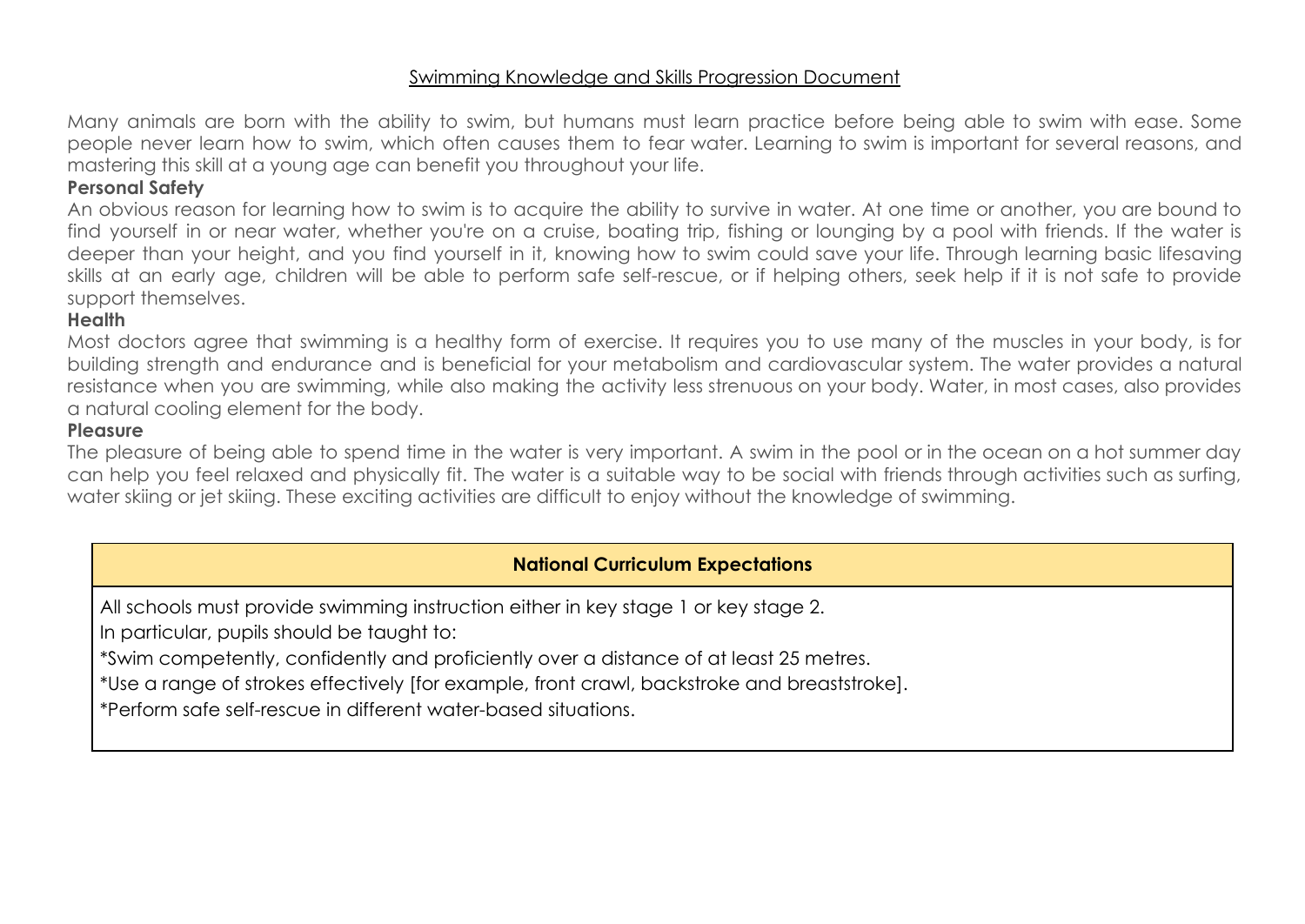|                | <b>Swimming Skills Progression</b>                                                                                                                                                                                                                                                                                                                                                                                                                                                                                                                                                                                                                                                                                                                                                                                                                                                                                                                                                                                                |
|----------------|-----------------------------------------------------------------------------------------------------------------------------------------------------------------------------------------------------------------------------------------------------------------------------------------------------------------------------------------------------------------------------------------------------------------------------------------------------------------------------------------------------------------------------------------------------------------------------------------------------------------------------------------------------------------------------------------------------------------------------------------------------------------------------------------------------------------------------------------------------------------------------------------------------------------------------------------------------------------------------------------------------------------------------------|
| Level 1        | *Enter the water safely.<br>*Move forward for a distance of 5 metres, feet may be on or off the floor.<br>*Move backwards for a distance of 5 metres, feet may be on or off the floor.<br>*Move sideways for a distance of 5 metres, feet may be on or off the floor.<br>*Scoop the water and wash the face.<br>*Be comfortable with water showered from overhead.<br>*Move from a flat floating position on the back and return to standing.<br>*Move from a flat floating position on the front and return to standing.<br>*Push and glide in a flat position on the front from a wall.<br>*Push and glide in a flat position on the back from a wall.<br>*Give examples of two pool rules.<br>*Exit the water safely.<br>*Identify the meaning of beach safety flags.                                                                                                                                                                                                                                                          |
| <b>Level 2</b> | *Jump in from poolside safely.<br>*Blow bubbles a minimum of three times rhythmically, with nose and mouth submerged.<br>*Move from a flat floating position on the back and return to standing without support.<br>*Move from a flat floating position on the front and return to standing without support.<br>*Push from a wall and glide on the back – arms can be by the side or above the head.<br>*Push from a wall and glide on the front with arms extended.<br>*Travel using a recognised leg action with feet off the pool floor on the back for 5 metres, without the use of<br>floatation equipment.<br>*Travel using a recognised leg action with feet off the pool floor on the front for 5 metres, without the use of<br>floatation equipment.<br>*Perform a tuck to rotate from a flat floating position on the front, to a back floating position, then return to<br>standing.<br>*Perform a tuck to rotate from a flat floating position on the back, to a front floating position, then return to<br>standing. |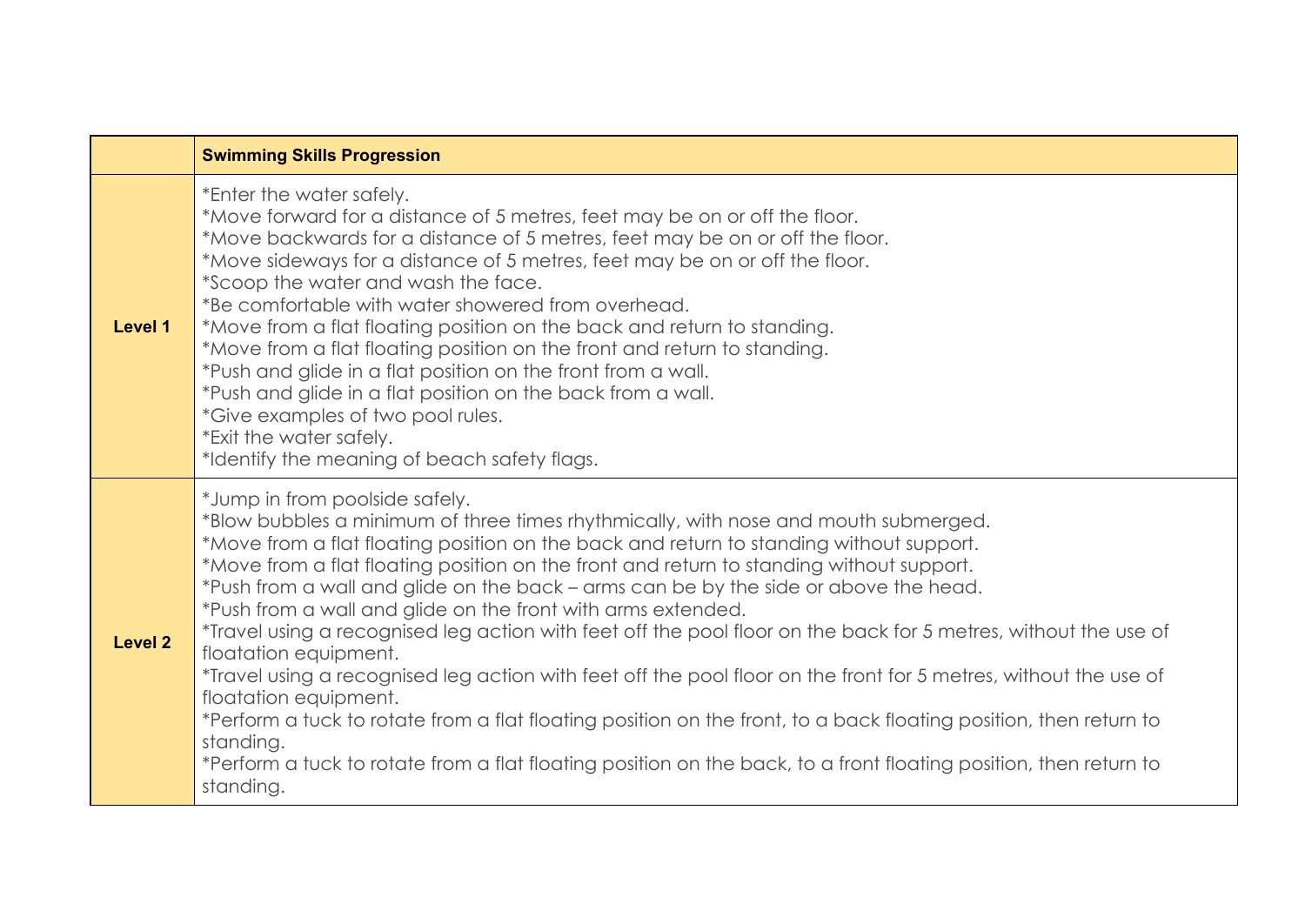|         | *Perform a log roll from the back to the front.<br>*Perform a log roll from the front to the back.<br>*Exit the water without support.                                                                                                                                                                                                                                                                                                                                                                                                                                                                                                                                                                                                                                                |
|---------|---------------------------------------------------------------------------------------------------------------------------------------------------------------------------------------------------------------------------------------------------------------------------------------------------------------------------------------------------------------------------------------------------------------------------------------------------------------------------------------------------------------------------------------------------------------------------------------------------------------------------------------------------------------------------------------------------------------------------------------------------------------------------------------|
| Level 3 | *Jump in from poolside and submerge.<br>*Sink, push away from wall and maintain a streamlined position.<br>*Push and glide on the front with arms extended and log roll onto the back.<br>*Push and glide on the back with arms extended and log roll onto the front.<br>*Travel 5 metres on the front, perform a tuck to rotate onto the back and return on the back.<br>*Fully submerge to pick up an object.<br>*Correctly identify three of the four key water safety messages.*<br>*Push and glide and travel 10 metres on the back.<br>*Push and glide and travel 10 metres on the front.<br>*Perform a tuck float and hold for three seconds.<br>*Exit the water without using steps.                                                                                          |
| Level 4 | *Perform a sequence of changing shapes (minimum of three) whilst floating on the surface and demonstrate an<br>understanding of floating.<br>*Push and glide from the wall towards the pool floor.<br>*Kick 10 metres backstroke (one item of equipment optional).<br>*Kick 10 metres front crawl (one item of equipment optional).<br>*Kick 10 metres butterfly on the front or on the back.<br>*Kick 10 metres breaststroke on the front (one item of equipment optional).<br>*Perform a head first sculling action for 5 metres in a flat position on the back.<br>*Travel on back and log roll in one continuous movement onto front.<br>*Travel on front and log roll in one continuous movement onto back.<br>*Push and glide and swim 10 metres, choice of stroke is optional. |
| Level 5 | *Perform a flat stationary scull on the back.<br>*Perform a feet first sculling action for 5 metres in a flat position on the back.<br>*Perform a sculling sequence with a partner for 30-45 seconds to include a rotation.<br><i>*Tread water for 30 seconds.</i><br>*Perform three different shaped jumps into deep water.                                                                                                                                                                                                                                                                                                                                                                                                                                                          |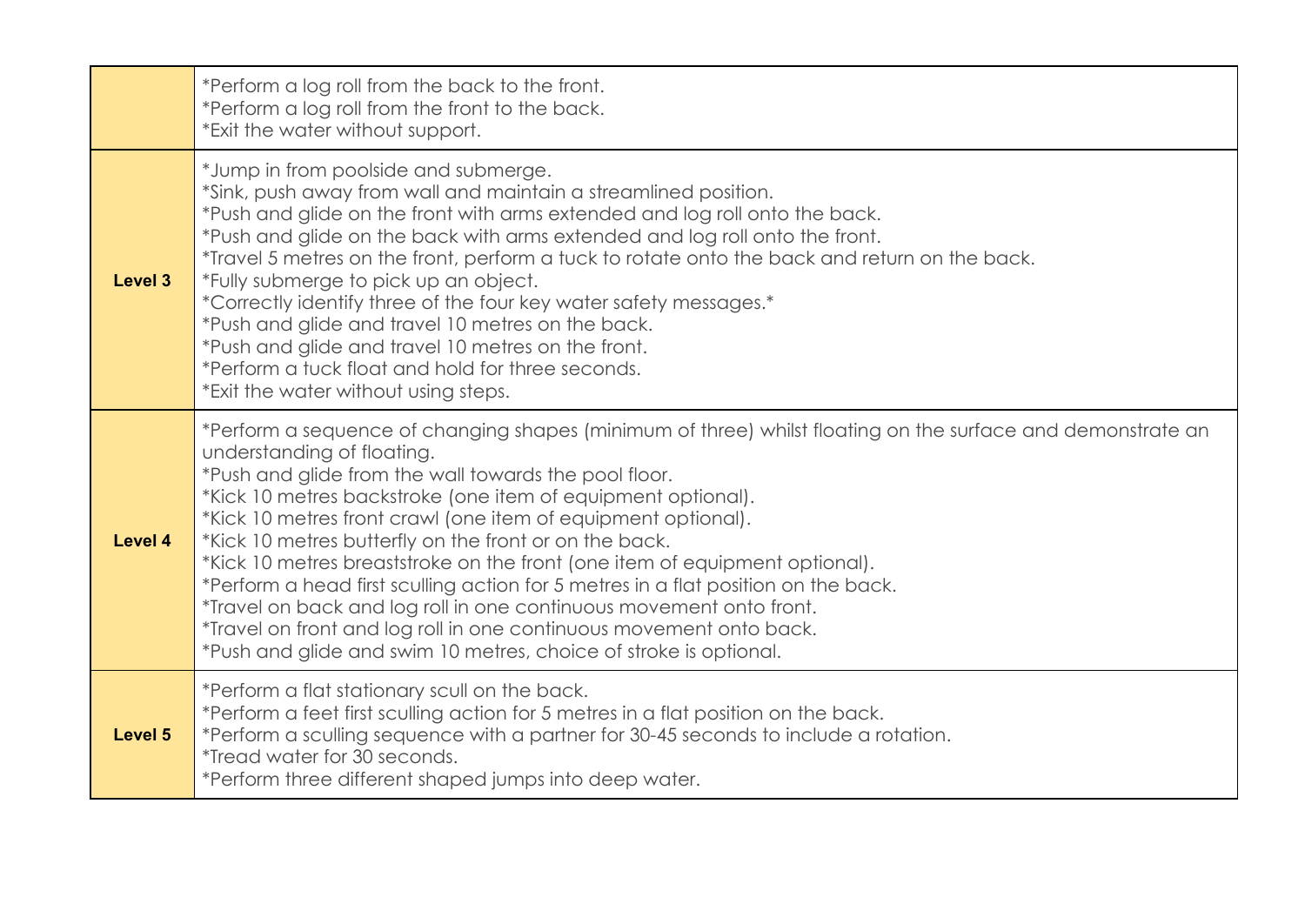|                | *Push and glide and swim 10 metres backstroke (performed to Swim England expected standards).<br>*Push and glide and swim 10 metres front crawl (performed to Swim England expected standards).<br>*Push and glide and swim 10 metres breaststroke (performed to Swim England expected standards).<br>*Push and glide and swim 10 metres butterfly (performed to Swim England expected standards).<br>*Perform a handstand and hold for a minimum of three seconds.<br>*Perform a forward somersault.<br>*Demonstrate an action for getting help.                                                                                                                                                                                                                                                                                                                                                                                                               |
|----------------|-----------------------------------------------------------------------------------------------------------------------------------------------------------------------------------------------------------------------------------------------------------------------------------------------------------------------------------------------------------------------------------------------------------------------------------------------------------------------------------------------------------------------------------------------------------------------------------------------------------------------------------------------------------------------------------------------------------------------------------------------------------------------------------------------------------------------------------------------------------------------------------------------------------------------------------------------------------------|
| Level 6        | *Give two examples of how to prepare for exercise and understand why it is important.<br>*Sink, push off on side from the wall, glide, kick and rotate into backstroke.<br>*Sink, push off on side from the wall, glide, kick and rotate into front crawl.<br>*Swim 10 metres wearing clothes.<br>*Push and glide and swim front crawl to include at least six rhythmical breaths.<br>*Push and glide and swim breaststroke to include at least six rhythmical breaths.<br>*Push and glide and swim butterfly to include at least three rhythmical breaths.<br>*Push and glide and swim backstroke to include at least six regular breaths.<br>*Push and glide and swim 25 metres, choice of stroke is optional (performed to Swim England expected<br>standards).<br>*Perform a 'shout and signal' rescue.<br>*Perform a surface dive.                                                                                                                         |
| <b>Level 7</b> | *Push and glide and swim 25 metres backstroke (performed to Swim England expected standards).<br>*Push and glide and swim 25 metres front crawl (performed to Swim England expected standards).<br>*Push and glide and swim 25 metres breaststroke (performed to Swim England expected standards).<br>*Push and glide and swim 25 metres butterfly (performed to Swim England expected standards).<br>*Perform a movement sequence (linking skills with strokes and sculls) of one minute duration, in a group of three or<br>more, incorporating a number of the following skills:<br>Sculling: head first, feet first<br>Rotation: forward or backward somersault, log roll<br>Floating: star on the front or on the back, tuck float, create own<br>Eggbeater: Moving, lifting one or both arms out of the water<br>*Perform a sitting dive or dive.<br>*Push and glide and swim 50 metres continuously using one stroke (performed to Swim England expected |